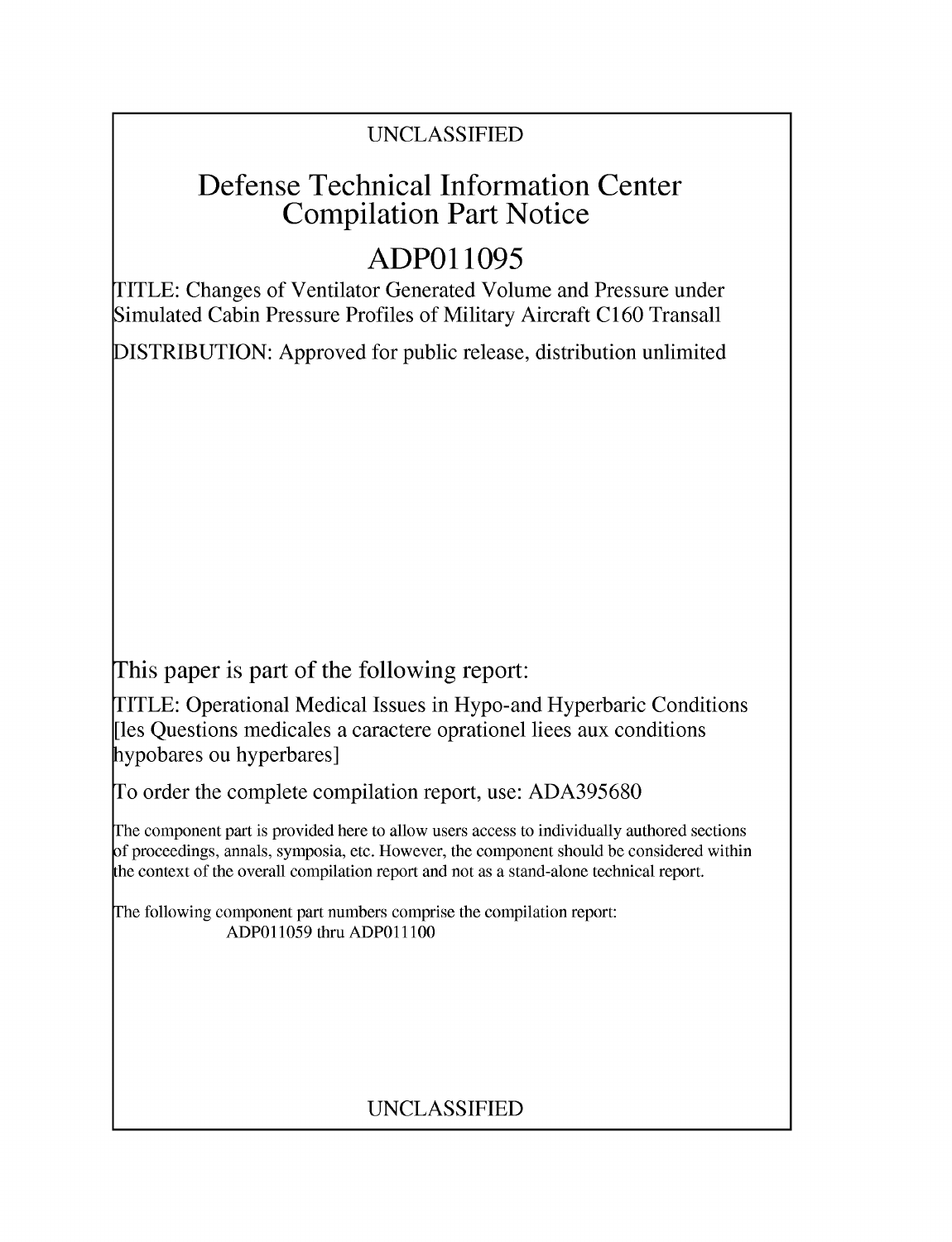### Changes of Ventilator Generated Volume and Pressure under Simulated Cabin Pressure Profiles of Military Aircraft **C160** Transall

### Cptn. M. Lang, MD PhD **FS GAFMC**

Bundeswehrzentralkrankenhaus Koblenz Abt. Anästhesiologie und Intensivmedizin Rfibenacher Str. 170 D-56072 Koblenz, Germany

Introduction:

Pulmonary traumata and special intensive care therapies often lead to a respirator treatment.

After stabilisation of the patient vital functions in the medical installations of the operation area the respiratortreatment has to be continued during the air-transport for repatriation.

Patient and ventilation equipment are exposed to certain influences caused by the air-transport. Originaly respirators are built for the use on the ground (air-pressure 1013 mbar ) with only slight changes **(+/-** 20 mbar) in air-pressure.

In military Medevac-airplanes there are significant and quick changes (de- and increases) of the pressure cabin in cruising altitude and in tactical flight manouvers.

Aim of this study was to examine the influence of cabin pressure on important parameters of ventilation using different transport ventilators. Simulating cabin-pressure conditions, differences in the applied tidal volume and PEEP to a preset value were to be determined.

The results of this study may help to develop guidelines to reduce the risk of the treatment of ventilated patients during air-transport.

Method:

The experiment was based on the continuous recording of pressure changes in a lung-model with known compliance. After measuring and recording on-line, volumes applied by the respirator were calculated and PEEPlevels were read.

The experiment consisted of the respirators Oxylog 2000 and EVITA 4 (Dräger Co., GE), their tubing system and a lung-model (Isolung: glasballoon 54 1 filled with 10 kg copperwool to guaranty isothermic condition changes)

The pressure differences between decompression-chamber and isolung, the pressure inside the decompressionchamber, the temperature in the lung-model and in the decompression chamber were measured by gauges.

To verify the influence of environmental pressure-conditions to the respirator functions in a plane (C160 Transall) the experiment was performed in the decompression-chamber of the German Air Force Institute of Aerospacemedicine in Fiirstenfeldbruck.

After defining ventilation modes and parameters the apparatus were exposed to simulated cruising level (max. 10.000 ft), emergency decent (-6000 ft/min) and rapid decompression.

The arrangement of the test allowed pressure-changes which correspond to altitude differences of 14.000 ft in the EVITA 4 and of 8.000 ft. in the Oxylog 2000. Immediately after the emergency descent of 6000 ft/min was simulated.

Inside the lung-model pressure changes up to 40 mbar could be measured.

#### Results **:**

Table 1 shows the applied tidal volume during minimal cabin pressure (10.000 ft). The Oxylog 2000 increases the tidal volume by 50 % to 1200 ml (preset value 800 ml) in IPPV mode.

The EVITA 4 in IPPV mode generates a plus of 22 % to a preset tidal volume of 800ml which results in a value of 980 ml. In the pressure-controlled BIPAP Mode, with preset values of p max=20 mbar and PEEP of 5 mbar a tidal volume of 1080 ml is generated (+38 %).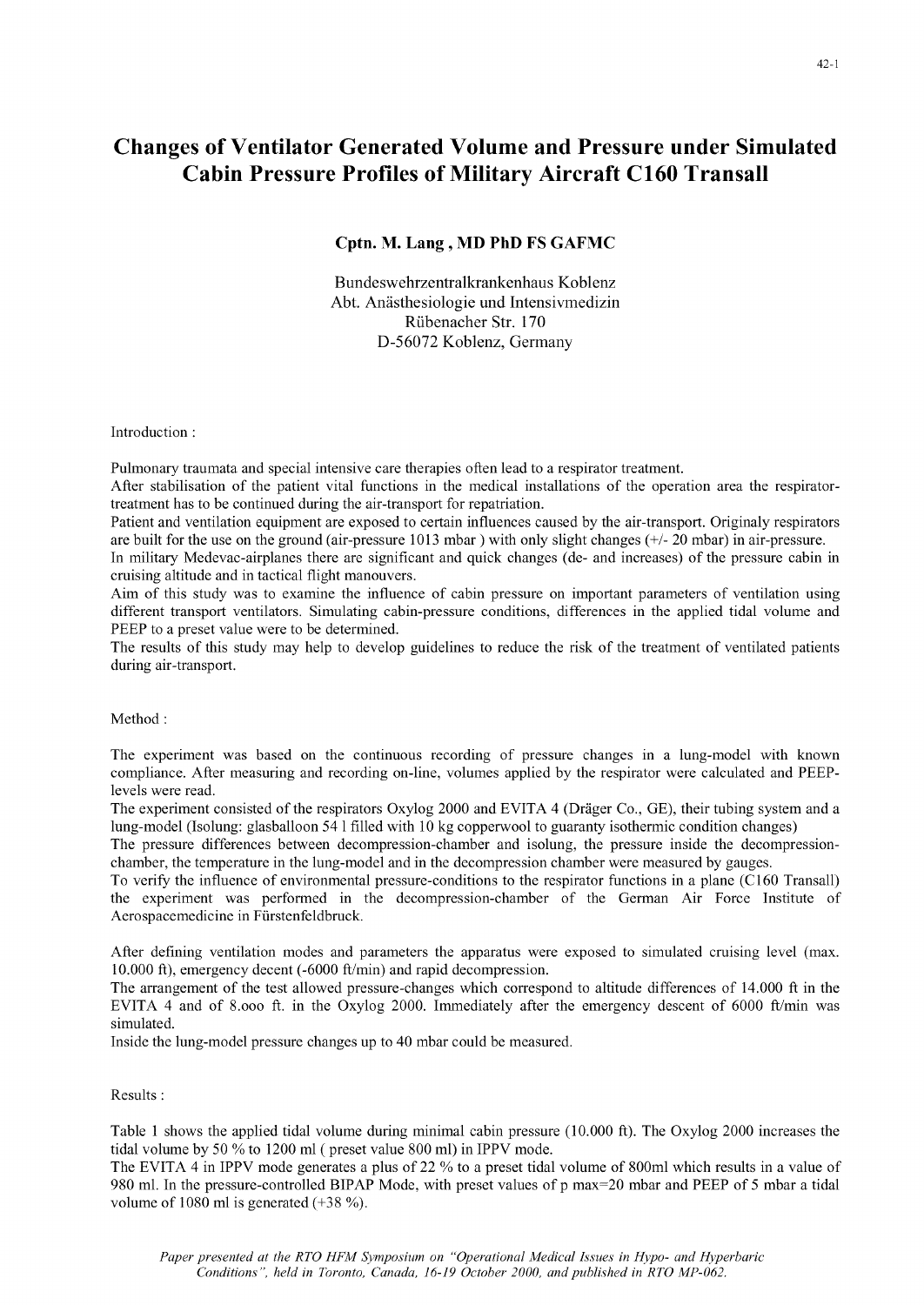

### Table 1

To the beginning of climbing the Oxylog reacts with an alternation of the tidal volume by **+** 160 ml. Starting the descent the tidal volume is once elevated by +280 ml compared to the previous breathing cycle. Immediatley after reaching ground level-pressure the applied tidal volume falls by **-80** ml in comparison to the earlier breathing cycle. Between the cycles there are variations up to 60 ml.

Using the EVITA 4 in IPPV mode the variations during climb amount to 20 ml. At the beginning and during the descent differences up to 150 ml occur.

In BIPAP ventilation the differences remain smaller than 10 ml, only initially of descent there is a tidal volume peak of+150 ml.

The measured PEEP-values show obvious differences **(** s. Table 2).

The registred shift during the whole test using the Oxylog 2000 was +2,5 mbar (preset 0 mbar). Picture 2 shows the PEEP levels in cabin-pressure 10.000 ft, differences up to 50 % can be seen.

The EVITA 4 creates both in volume as in pressure-controlled ventilation-mode stable values on preset level.

Table 2

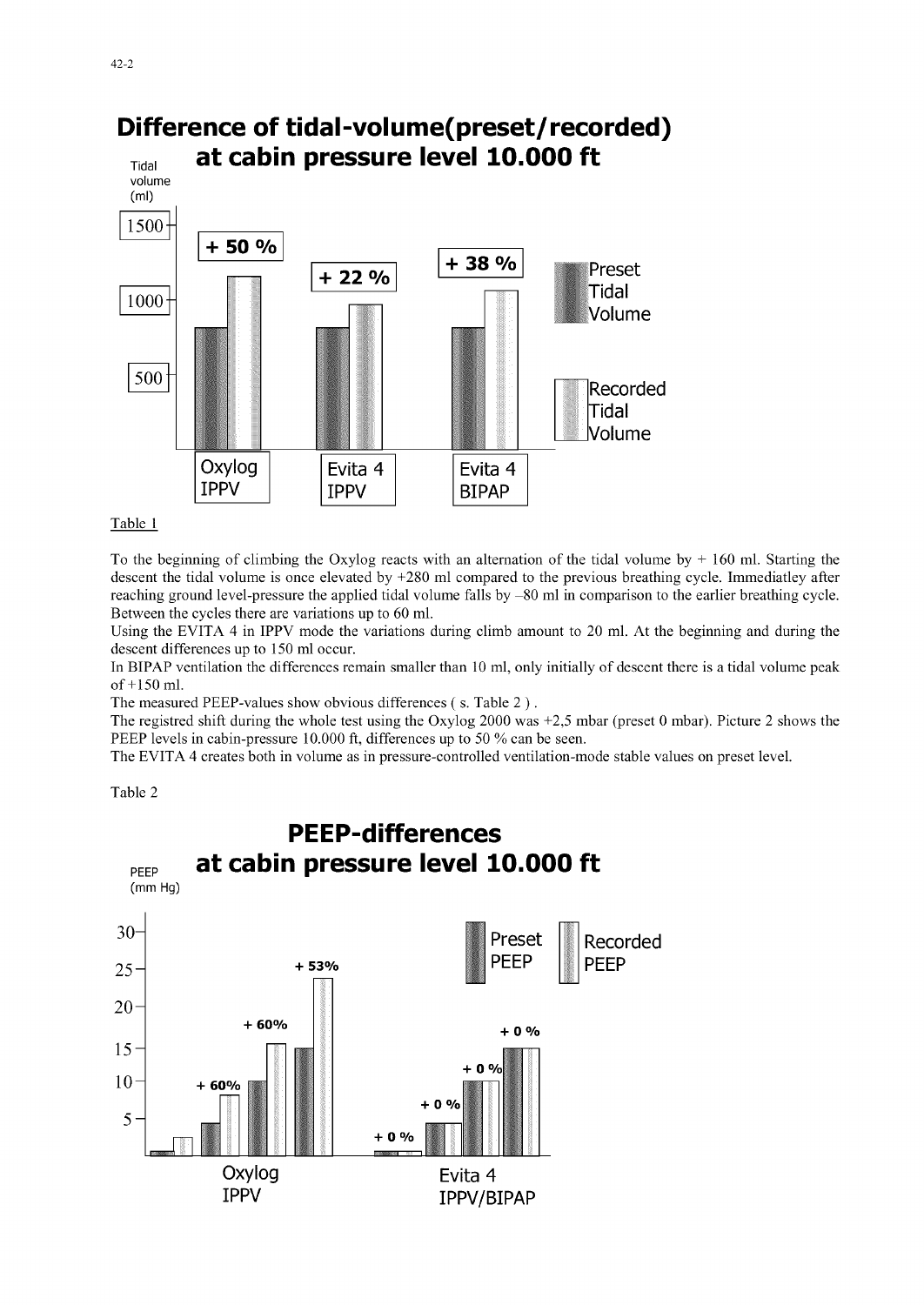Emergency descent:

Oxylog 2000:

Calculated 1200 ml tidal volume at 10.000 ft (preset 800 ml) are decreased by 50 % to 600 ml initially in descent. During the following 55 sec the tidal volume varies between 600-700-ml, than a continuously increase occurs. Approximately 20 sec. after reaching ground level-pressure constant tidal volume is produced. Starting the emergency descent PEEP of 8 mbar (preset 5mbar) immediately falls to 0 mbar, then 1 mbar is registered constantly. When reaching original tidal volume the Oxylog 2000 produces stable value of 7 mbar (Table 3).



### Table 3

Evita 4/IPPV: Calculated 920 ml tidal volume (preset 800 ml) was reduced by 250 ml at the beginning of emergency descent, then varies from 350 ml to 800 ml and reaches and maintains a constant tidal volume directly on ground. The chosen PEEP of 0 mbar decreases to **-1** mbar but shows starting value towards the end of the test ( Table 4).



Table 4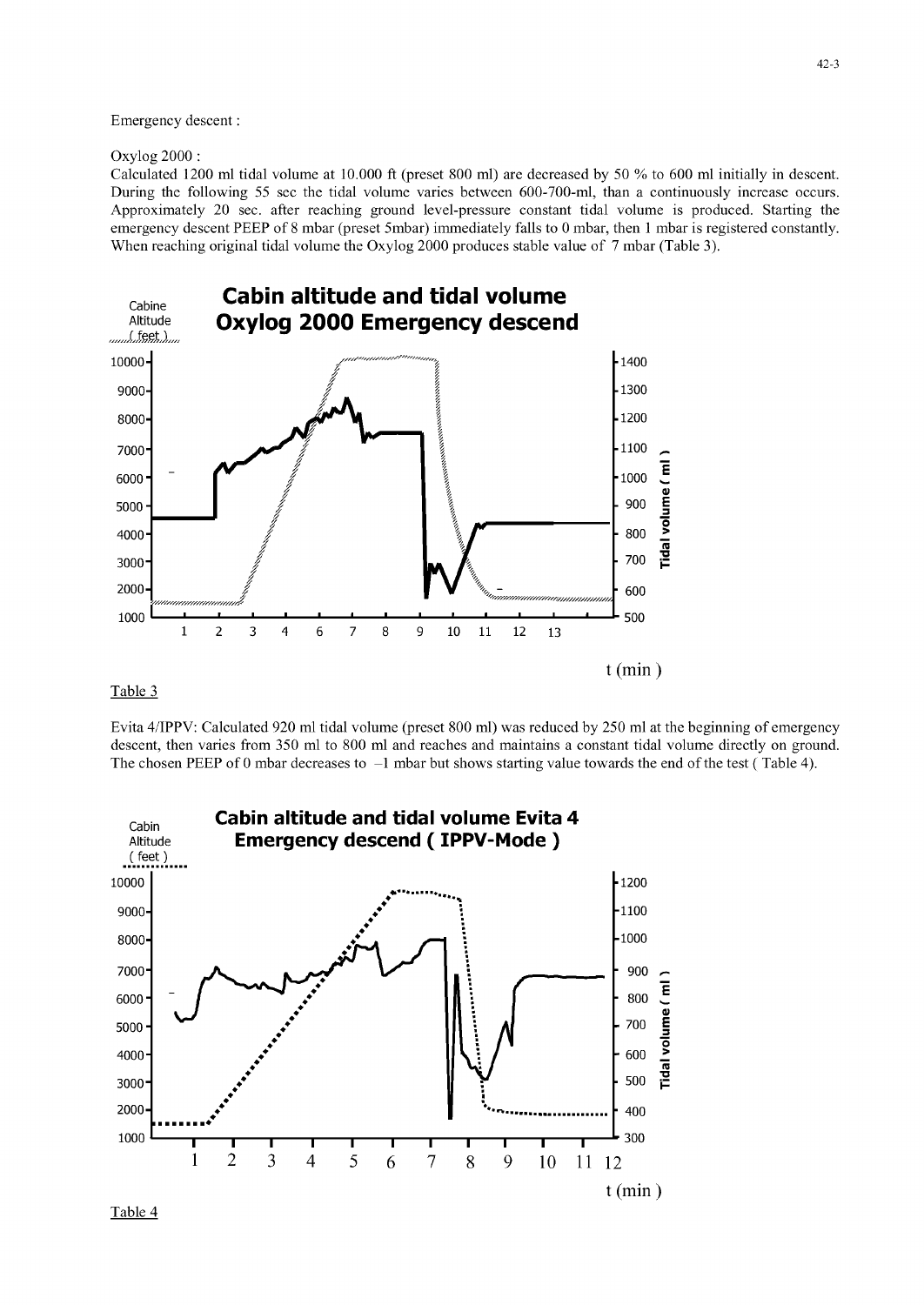Evita 4/BIPAP: When cabin pressure rises, the applied plateau pressure of 20 mbar falls to 8 mbar, the correspond tidal volume decreases from 1060 ml to 280 ml (-73,6%). 25 sec after the the beginning of the emergency descent the original tidal volume calculated increase and stay stable during the course. PEEP decreases from 5 mbar (preset 5mbar) to 4 mbar.



Table 5

Rapid decompression

The results of tidal-volume during rapid-decompression-tests are **-** due to unisothermic conditions of pressurechanges - of limited validity.

Oxylog 2000:

At the beginning of rapid decompression the system pressure increases rapidly up to 40 mbar registered.

In comparison to the results of emergency descend the tidal volume decreases from 1150 ml to 900 ml **;**

varitions from 950 to 600 ml ocured; after reaching ground level pressure a contineous tidal volume of 800 ml is generated.(Table 6)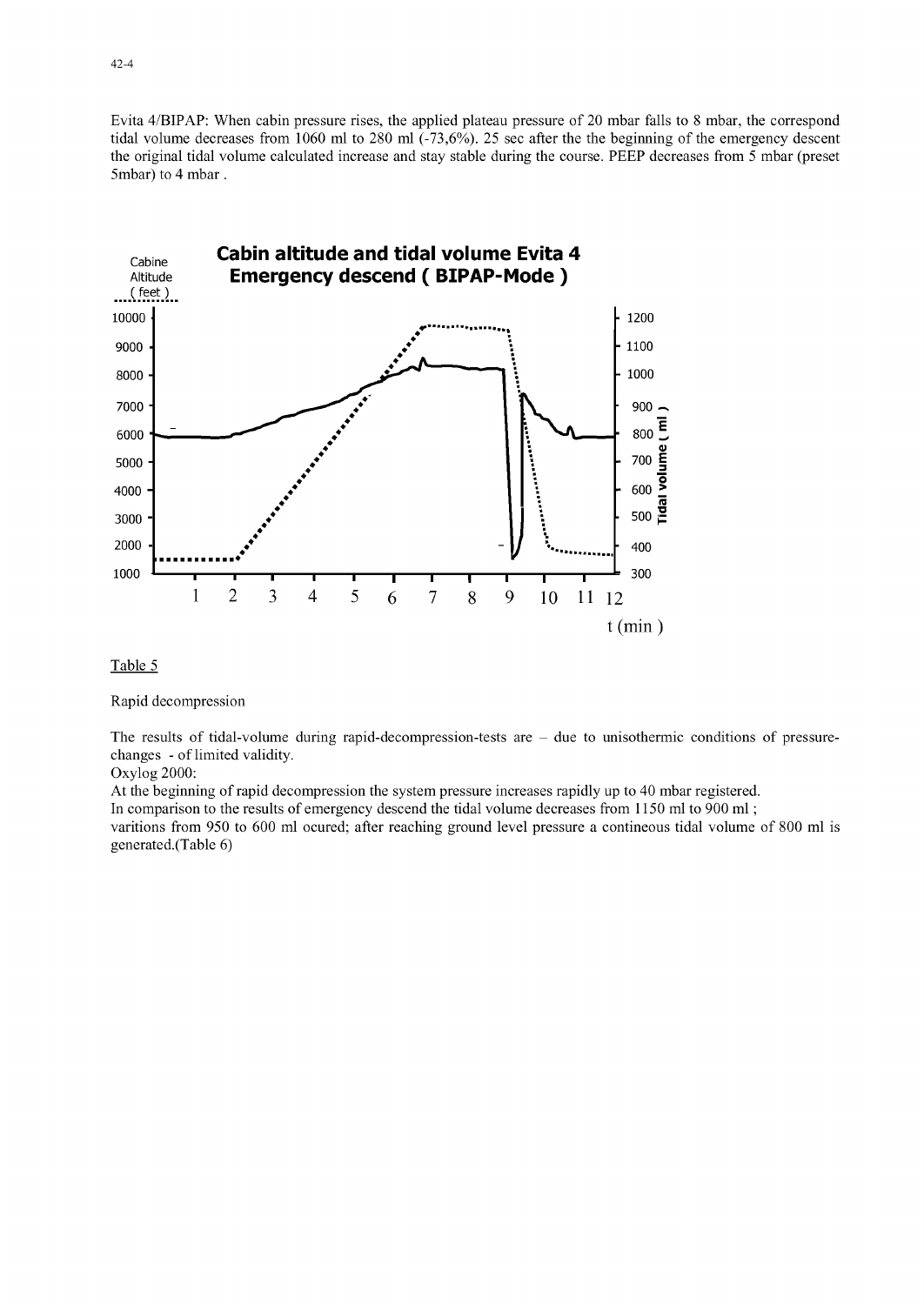

Table 6

Evita 4 (IPPV):

Like the Oxylog performance initialy the system pressure decreases up to measured 40 mbar. Then the tidal volume falls from 950 ml to 500 ml. In the next 30 sec the tidal volume increases to 800 ml; till the end of the cabin pressure chances the tidal volume decreases to 550 ml. After reaching ground level pressure a tidal volume of 840 ml is generated ( Table 7 ).



Table 7